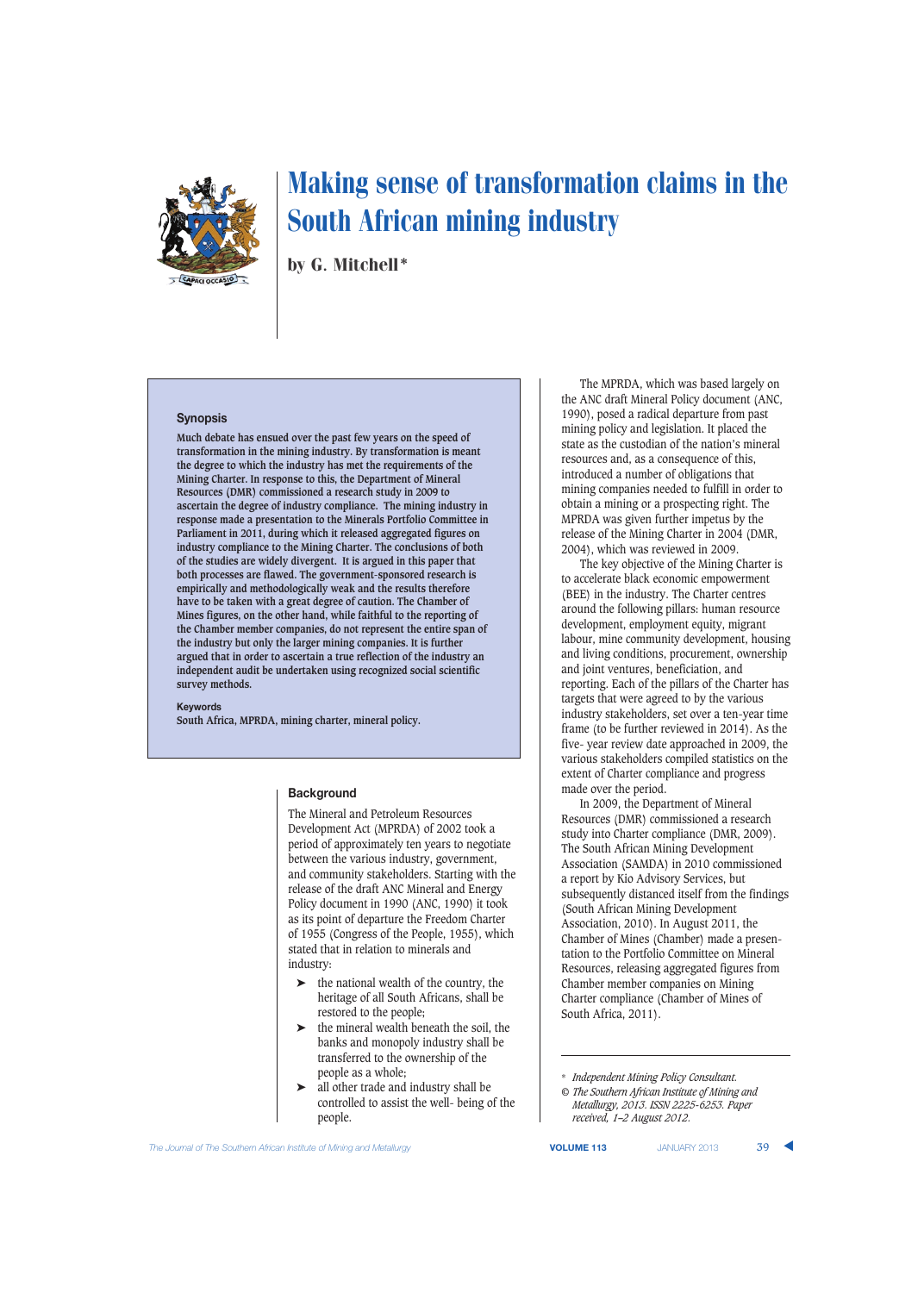This paper attempts to establish progress to date using these sources, as well as identify problems in implementation and the current strategies in place. What will be highlighted is the wide discrepancy in the findings of the DMR research document and the figures released by the Chamber on transformation in the industry.

#### **DMR and Chamber of Mines reports**

It must be stated at the outset that it is difficult to establish the accuracy of the DMR-commissioned report as the authors do not state how the research was conducted, the sample size, or the methodology employed. What is presented are a set of statistics and some explanations of these statistics.

The Chamber presentation, in comparison, presents a set of statistics indicating progress on the Charter by its members as well as some of the identified problem areas. However, it must be noted that the Chamber represents the larger mining companies, and the majority of mining companies in South Africa, particularly the junior and smaller companies, are not members of the Chamber. The Chamber data is compiled from 33 companies using the DMR reporting template. A simple average is calculated from the data to arrive at an industry average. So comparisons are difficult, although an attempt will be made to extrapolate the key findings from both the Chamber and DMR documents. The problem is that they start from different premises (save for using the headings taken from the pillars of the Charter), and the exercise is therefore not comparing 'apples with apples'. The comparisons follow under a series of headings, beginning with human resource development.

## *Human resource development (Skills Development Act 97 of 1998)*

Adult Basic Education and Training (ABET) accounts for most of the spend by companies on education and training (Mitchell, 2010a). According to the Mining Qualifications Authority (MQA) 14 000 employees completed ABET in 2010. ABET was negotiated as a priority area because it is a requirement for any form of formal skills development in the industry and allows employees the opportunity to enter the National Skills Framework.

The DMR research claims that ABET is not being effectively implemented. It is claimed that employees have to attend ABET after hours and there is no incentive to do ABET.

The Chamber research indicates that a human resource development spend of 4.6 per cent by companies on ABET exceeds the 3 per cent target for 2010. The industry itself is critical of ABET, largely because there is little opportunity for employees to practice ABET in the workplace. A compounding factor is that many of the underground workers are older that forty and do not see the need for ABET. Fanagolo is still in most cases the *lingua franca* on the mines.\* So there are clearly a number of challenges that need to be addressed.

The DMR report also asserts that there is no proper career path or progression plans and that there is little relation between what the companies submit in their skills development plans and what actually occurs. Career pathing tends to concentrate on higher level employees who, it is noted, are mainly white males.

#### *Employment equity*

The DMR research claims that only 37 per cent of companies have developed employment equity plans, and that there is no evidence of employment equity plans submitted to the DMR. It also claims that 26 per cent of mining companies have achieved a 45 per cent threshold of historically disadvantaged South African (HDSA) participation at management level, while the overall industry average is 33 per cent. Only 26 per cent of mining companies have complied with the 10 per cent target for women in mining.

The Chamber, on the other hand supply the following figures for HDSA targets reached; top management – 28 per cent, senior management – 36 per cent, middle management – 42 per cent, and junior management – 56 per cent. According to Chamber figures, female employees make up 9 per cent of senior management and 16 per cent of middle management. This indicates the wide discrepancy between the DMR and Chamber findings.

### *Mine community development*

Another pillar of the Charter and an important part of the social and labour plans (SLPs) is community development, which generally refers to the engagement of communities prior to mining, and the identification of community development priorities. There are international best practices in this regard issued by the International Council on Mining and Metals (ICMM).† In practice, community development usually involves education projects, such as early child development, high school support services, upgrading classrooms and equipment, and teacher support. Health community development comprises of HIV education, clinic upgrading, health education, immunization and upgrading hospitals. Welfare and development usually consists of social support programmes, waste management, recycling, and upgrading of community infrastructure (Mitchell, 2010a).

According to the DMR, 63 per cent of companies engaged in consultation processes with communities, while 49 per cent participated in integrated development plans. Only 14 per cent extended their plans to labour-sending areas, and 37 per cent showed proof of expenditure in accordance with the SLPs.

It was noted that efforts to integrate community development plans involving collections of mining companies acting in unison was commendable. Here the DMR is probably referring to the various producers' forums. For example, the Platinum Producers Forum was started a few years ago in response to the need for platinum producers in the Rustenburg region to address structural and community development issues around mining. In addition to the problem of electricity supply, the platinum producers were faced with water shortages as well as a lack of adequate road infrastructure.

<sup>\*</sup>The author has worked as a skills facilitator for the MQA and these observations are based on information obtained from practioners in the industry

<sup>†</sup>The ICMM has a department dedicated to community development issues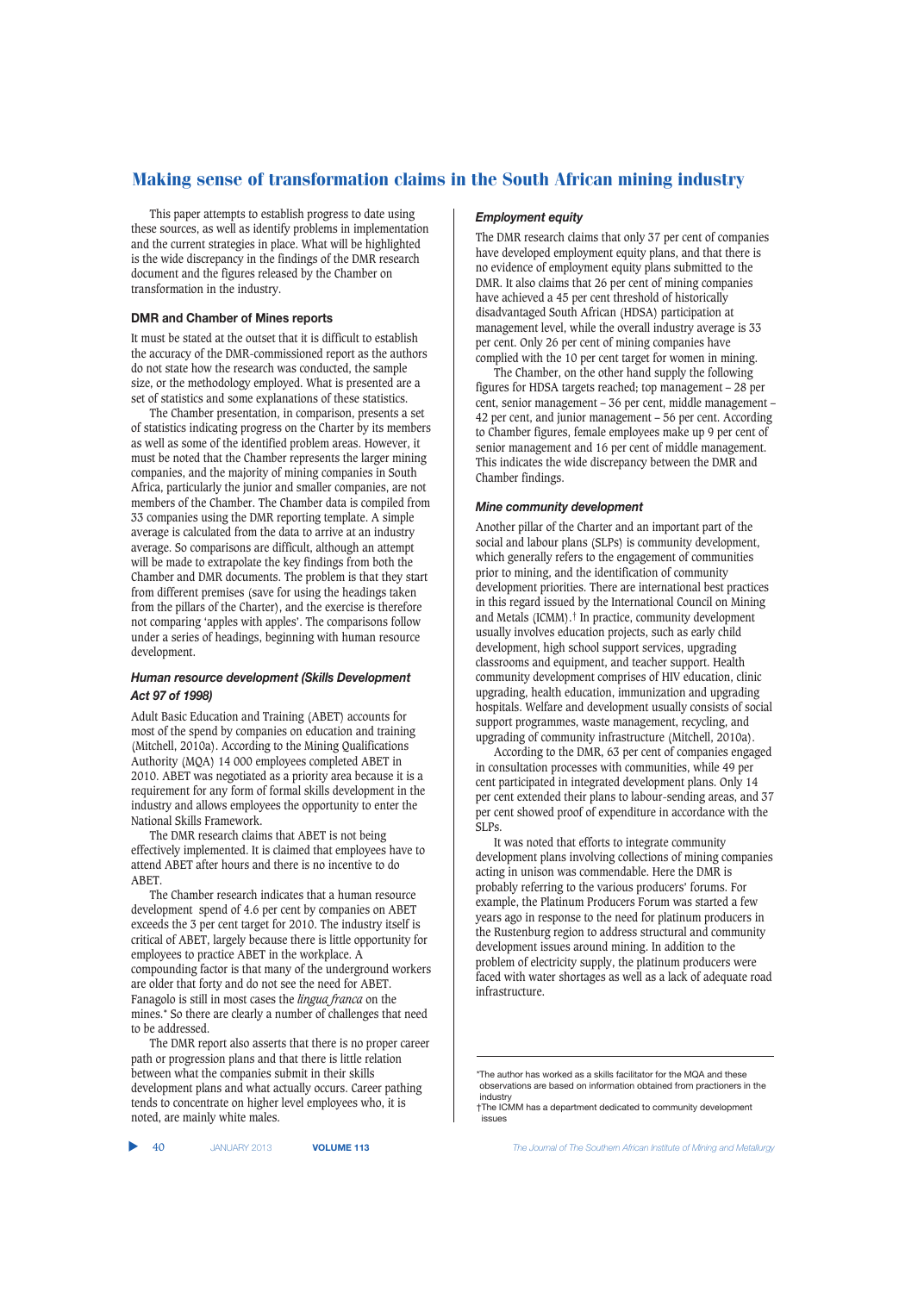The main function of the Forum is to improve the delivery rate of sustainable projects in collaboration with communities by ensuring that there is a common understanding of the problems at hand and no duplication of efforts in addressing these problems (Mogotsi, 2011).

The Platinum Producers Forum, which comprises of most of the mining companies in the area, identified ways in which the producers could pool resources and try and address these largely structural problems. Developing from these meetings the forum engaged local municipalities in rolling out the infrastructure development model. As a logical outgrowth to this process communities in the vicinity of the mines could potentially benefit from improved roads and access to water (Chamber, 2011b).

Producers fora are being replicated in the coal and gold sectors, as the industry believes that integrated development in a mining region is a more rational use of resources, can promote planning that includes the community, and has the ability to attract outside funding.

According to the Chamber, its members spent R961 million on community development in 2010. This is the biggest expenditure on corporate social investment (CSI) of any sector in South Africa. The Chamber notes that clarifications need to be sought on the formula for CSI spend and that the 'costs proportionate to size of investment' needs to be clarified.

#### **Housing and living conditions**

The DMR research notes that 26 per cent of mining companies have provided housing for employees, while 29 per cent per cent have improved existing standards. According to the DMR research report, 34 per cent of companies have facilitated home ownership, while 29 per cent have offered nutrition to employees or effected plans to improve nutrition. Occupancy rate has been reduced from 16 per room to 4 per room.

The Chamber, on the other hand, notes that most of its members do not have hostels. Chamber figures for single occupancy rate for 2011 is 24 per cent. According to the Chamber, housing is affected by the life of mine and inability of local municipalities to provide basic services (electricity and water) for the upgrading of accommodation.

Home ownership is another option for employees as set out in the Charter; however, it has proved to be fraught with problems. Those who earn below R3500.00 per month are eligible for social housing subsidies (RDP housing) and generally people who earn above R10 000.00 per month are eligible for loans from commercial banks. The group that earn between R 3500.00 and R 7500.00 per month do not qualify for either, and are referred to as the 'gap market.' There is an estimated 1 8 million people who fall into this category in South Africa.‡

The Department of Human Settlements has initiated a fund to address this particular sector. It works as a financed linked subsidy, whereby companies manage the subsidies on behalf of employees.

Generally the subsidy has not had a great take-up and has not been that successful\*\* Unless the company provides family accommodation, employees of mining companies are not that keen to buy as many come from areas away from the mine and would rather purchase houses there. A second

issue is credit worthiness: employees in this group tend to be indebted for other consumables such as cars, TVs etc. thus making the purchase of a home beyond their reach.

One unintended consequence of the Charter with respect to housing is the practice of mining companies giving 'living out allowances' as an option to company accommodation. This has been particularly prevalent in the coal sector, where employees are offered living out allowances and have ended up living in informal settlements, due in part to the shortage of housing stock in the vicinity of the mine. Clearly this pushes the onus onto the local municipalities who in most cases lack the resources to deal with the problem.

#### *Procurement*

The Charter stipulates that by 2014 mining companies must procure a minimum of 40 per cent of capital goods from black economic empowerment (BEE) entities and 70 per cent of services and 50 per cent of consumer goods by that date. A 'BEE Entity' is defined as an entity of which a minimum of 25% + 1 vote of share capital is directly owned by HDSA as measured in accordance with the flow-through principle.

The problem in the definition in the Charter is that procurement does not stipulate *local* BEE entities, with the result that any BEE national entity can become a supplier to the mine. In practice, a lot of procurement services are supplied by well-established politically connected BEE entities, and local communities do not see the benefits at all. In implementing a more locally-based model, however, a lot of support for local BEE suppliers would be required as they usually lack the required experience. However, one or two larger contracts to local BEE suppliers could make a huge economic impact on communities directly affected by mining.

The DMR research indicates that 89 per cent of companies have not given HDSA suppliers preferential status, while 80 per cent have not indicated commitment to the progression of procurement over a 3-5 year time frame. The value of procurement as a percentage of total procurement is 3 per cent according to the DMR estimate. It is claimed that procurement mainly consists of non-core activities such as cleaning and food supplies to the mines.

The Chamber, on the other hand, estimates that the total procurement spend for the mining industry is R 228 billion.\*\*\* Total spend by Chamber members is R165 billion as illustrated in Table I.

| Table I<br>Total procurement spend by chamber member |           |                    |                                     |  |
|------------------------------------------------------|-----------|--------------------|-------------------------------------|--|
|                                                      | companies |                    |                                     |  |
|                                                      | Category  | <b>Total spend</b> | <b>Percentage from BEE entities</b> |  |

| Category      | <b>Total spend</b> | <b>Percentage from BEE entities</b> |
|---------------|--------------------|-------------------------------------|
| Capital Goods | R40 Billion        | 38%                                 |
| Services      | R75 Billion        | 46%                                 |
| Consumables   | R50 Billion        | 36%                                 |

‡Interview with P. Motswenyana, Amplats, 2010 \*The author sat on the Coal Task Team for Housing and living

Conditions, at the Chamber of Mines in 2010

\*\*\*Chamber of Mines, 2010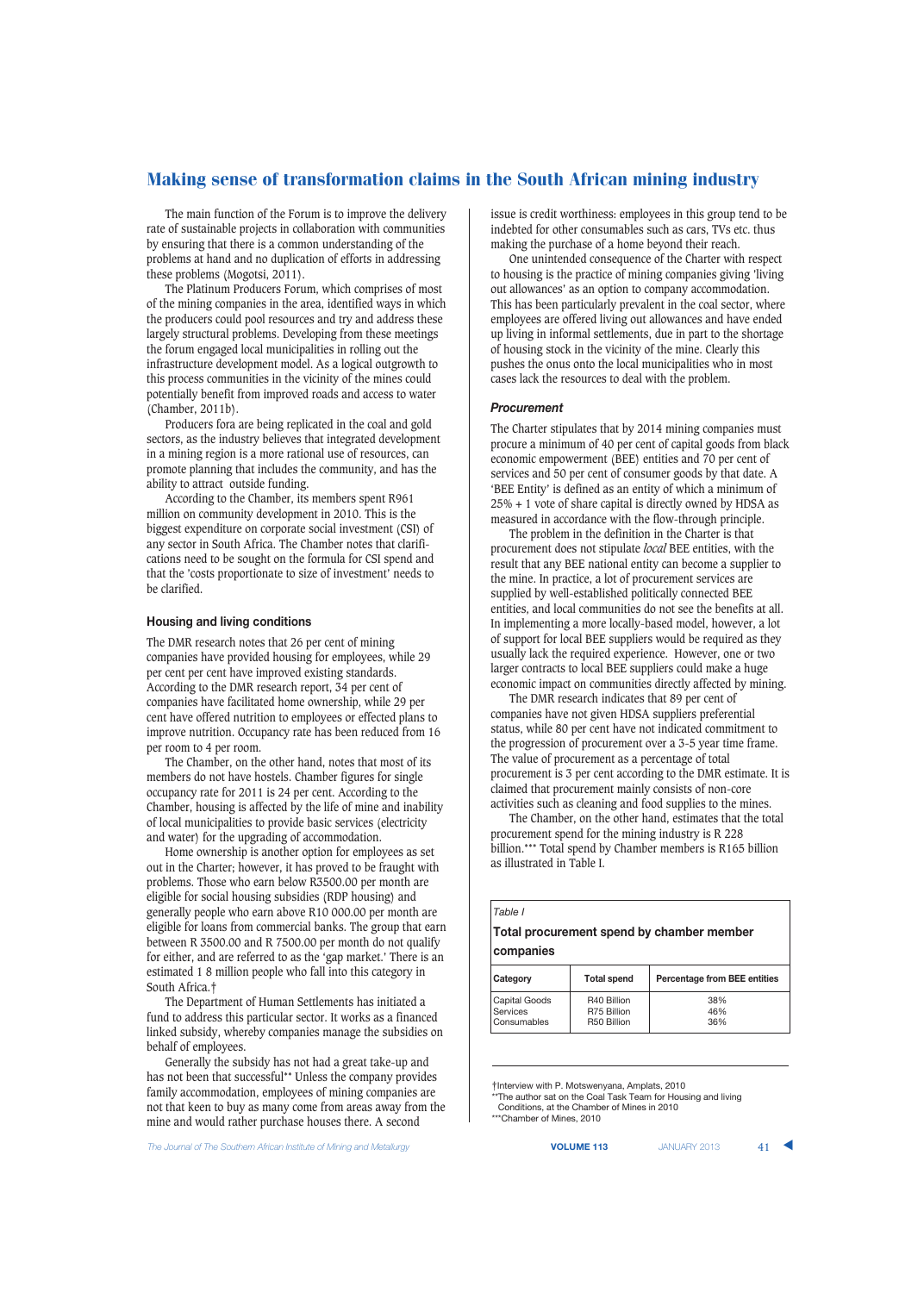In support of preferential procurement, the South African Preferential Procurement Forum (SAPPF) was set up in 2002 in order to develop a database of HDSA suppliers. These suppliers can then be accessed by mining companies in order for them to meet the requirements of procurement stipulated in the Mining Charter. A not-for-profit organization, the SAPPF has mining company members who then have access to the database of BEE-accredited suppliers.

A vendor is accredited only after a process conducted by the South African Mining Preferential Procurement Forum (SAMPPF) personnel, BEE rating agencies such as Empowerdex, or consulting firms. The vetting process takes into account the 'economic and legal ownership' of the firm by HDSAs as well as involvement in day-to-day management. Also scrutinized are the structure of the company, the types of shares held by HDSAs, funding, statutory documents, dividend policies, economic risk, and access to information. Vendors on the accredited list are monitored every year to ensure that they continue to comply with the requirements. An accredited supplier can be a blackowned, black-empowered, or black-influenced company. An empowering supplier is one that has embarked upon a measurable BEE development programme of its own, and this could include employment equity, skills transfer, and buying from BEE companies (Zhuwakingu, 2004).

Despite the formalization of preferential procurement through the above measures, the DMR remains deeply skeptical of preferential procurement efforts and feels that communities affected by mining are not securing sufficient contracts.

## *Ownership*

Perhaps the one pillar of the Mining Charter that has caused the most debate is that of ownership. The DMR estimates the current asset value of the industry at R2 trillion, indicating that 15 per cent HDSA ownership at current rates would requires R300 billion. The original Charter agreement was a commitment to R100 billion (in 2004 terms) by the mining industry to HDSA ownership levels (DMR, 2004). The DMR research therefore asserts that R100 billion represents only 5 per cent of current net asset value of the industry. It claims that ownership at present is no more than 9 per cent and by far the biggest bulk is concentrated in the hands of anchor partners or special purpose vehicles (SPVs). In terms of ownership, according to the DMR report:

'*The underlying empowerment funding model has resulted in the actual ownership of mining assets intended for transformation purposes being tied in loan agreements. Accordingly, the net value of a large proportion of empowerment deals is negative, due to high interest rates on the loan and moderate dividend flows, compounded by the recent implosion of the global financial markets. The rapacious tendencies of the capital markets have consistently thwarted the intended progress towards attaining the goals of transformation, as embedded in the Charter*.' (DMR, 2009).

Also mentioned is the lack of HDSA representation at board levels and, as a consequence, the lack of involvement in decision-making on strategic issues.

The Chamber estimates that the weighted average on ownership in the industry is presently at 28 per cent, as

measured according to the Charter. In addition, savings retirements are increasingly black-dominated. Some challenges are to ensure that future deals are sufficiently broad-based, that there is sufficient cash flow for the BEE partner, and the dilemma of full ownership *versus* lock-in guarantees.

It would appear that the original estimates on the value of the industry and the value of the 26 per cent BEE quota has now been replaced by the DMR with a new estimate, and this has changed what companies can claim as BEE ownership levels. An agreement needs to be reached by all parties on what the current value of the industry is and how the BEE ownership quotas are to be calculated so that measurement levels can be ascertained.

Because the data presented by the Chamber on the one hand, and the DMR research findings on the other hand are so diverse, the Minerals Portfolio Committee (MPC) asked for individual companies to make submissions with respect to BEE ownership.

BHP Billiton, the world's largest resource company, said it was committed to South Africa and was investing R1.5 billion in manganese expansion projects in the Kalahari, R800 million in the Hotazel town development project, and R715 million in the M14 furnace project in Gauteng.

The Committee asked how the company had structured empowerment deals, as they had already met the 26 per cent empowerment target. BHP Billiton replied that their BEE partners were given equity on land that they bought into the deal, and that deals were never structured too onerously for the partners (Lund, 2011a).

Anglo American claim to have reached 26 per cent BEE ownership. Godfrey Gomwe, the chief executive officer, said that the government research calculated ownership only at holding company level, while ownership at asset level was overlooked. Gomwe said that Anglo had concluded R60 billion in BEE transactions since 1994, and had been responsible for setting up a number of BEE companies such as African Rainbow Minerals, Exxaro, Mvelaphanda, and Shanduka. The committee wanted to know the degree of indebtedness of these transactions, which was a result of the loss of BEE equity following the 2008 financial meltdown. Gomwe said that Anglo had acted like a bank and contributed towards vendor funding (Lund, 2011b).

In a snap survey conducted by SAMDA on junior mining BEE transactions in 2010, it was found that with junior companies, the larger and more established the company, the more likely it was to provide protection for the BEE partner. Smaller companies expected the BEE partner to raise its own capital for the transaction, and this often resulted in these BEE entities diluting their shareholdings in order to raise finance for expansion projects (Mitchell, 2010b).

## *Beneficiation*

Perhaps the pillar of the Charter least developed is that of beneficiation. This is a bit of a paradox in view of the fact that it is the one area of the Charter in which a company can offset credits for ownership.§ The DMR report notes that there

<sup>§</sup>Mining companies may offset the value of beneficiation achieved by the company against a proportion of its HDSA ownership requirements but not exceeding 11 per cent